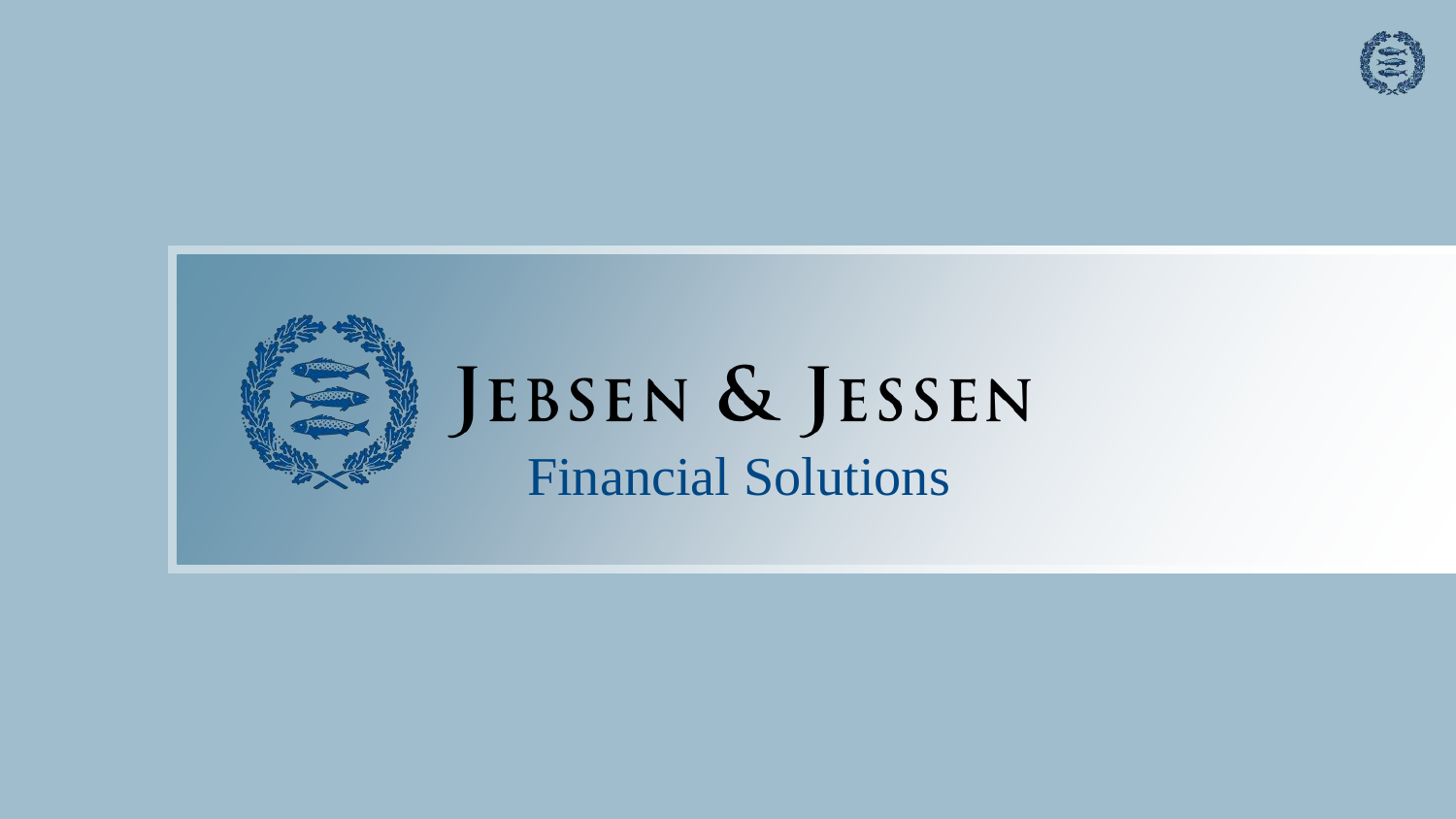### **Our Services as General Exporter and Consolidator**

- Consolidating several purchases under **ONE credit facility** and **ONE ECA** (or Multi ECA if needed), making the project bankable and thus enabling the buyer to obtain **ONE long term credit tenor** with favorable terms and conditions and maximizing the eligible amount for ECA financing
- Structuring and preparing the project to the respective ECA, thus **executing the application process** and **financial coordination** with the respective ECAs and banks
- Executing all **purchase contracts**
- Providing **logistical services** by sea, land and air
- **Negotiations** in English, German, French, Spanish, Portuguese, Russian and Chinese possible



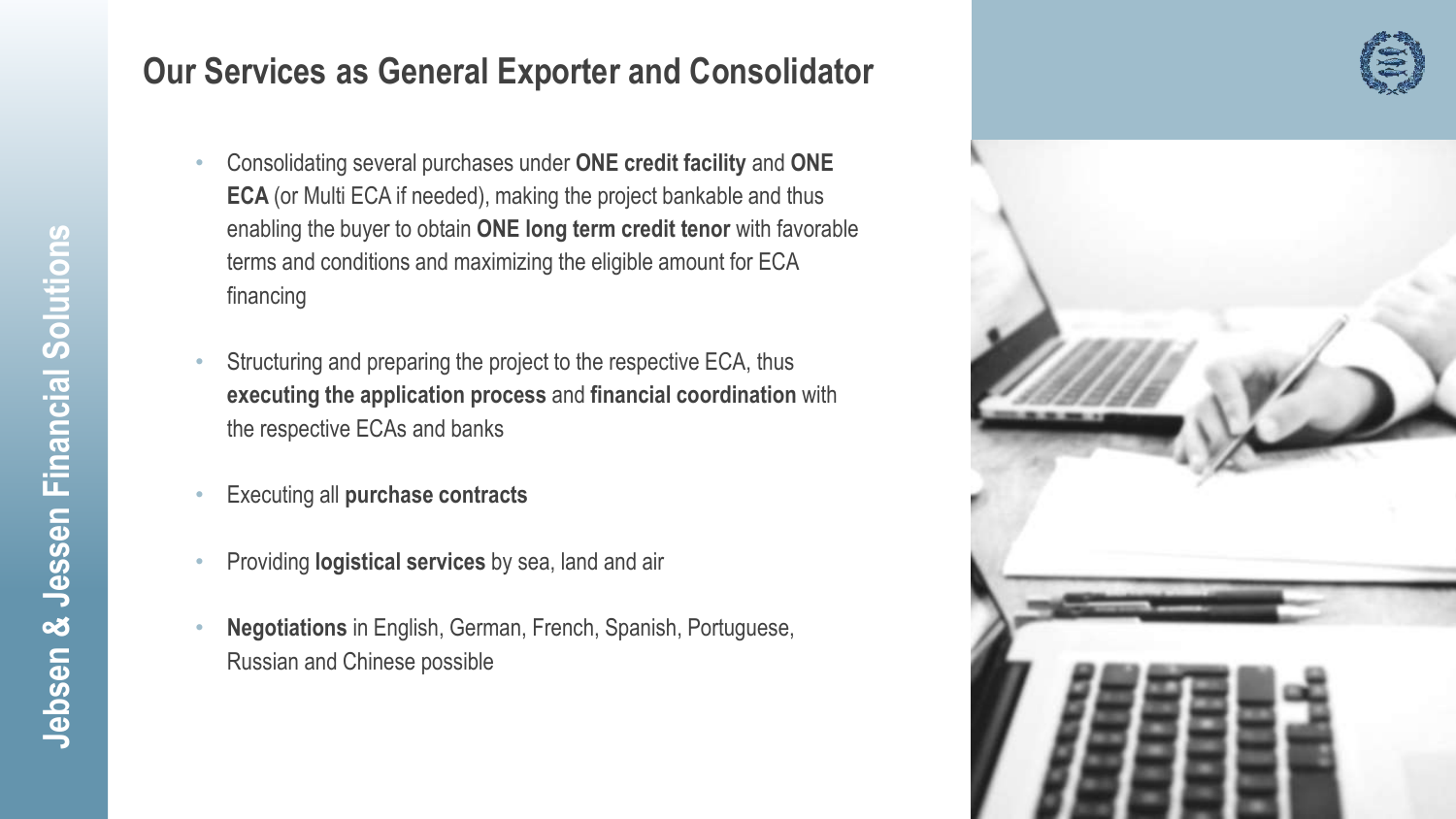# **Jebsen & Jessen Financial Solutions**

Case study: Project feasibility by involving JJFS as General Exporter





**One sales contract** with JJ Financial Solutions

- The total equipment package **cannot completely be financed under ECA cover due** to significant mix and diversity of origin, too many manufacturers and involvement of local content (top chart)
- Engaging JJ Financial Solutions, or one of its affiliated companies, as General Exporter will provide a **One-Stop Solution** (bottom chart); including among others:
	- ➢ **Advisory** on structuring the financing
	- ➢ **Selection and introduction** of financing partners
	- ➢ **Negotiating and preparing** the complete ECA application

➢ **Bundling** ALL supplies under ONE ECA cover and ONE loan agreement, thus obtaining ECA covered financing at more attractive interest rates with longer tenors, including local deliveries

➢ **Execution** of all purchase contracts, thus reduction of internal workload and improvement of own productivity

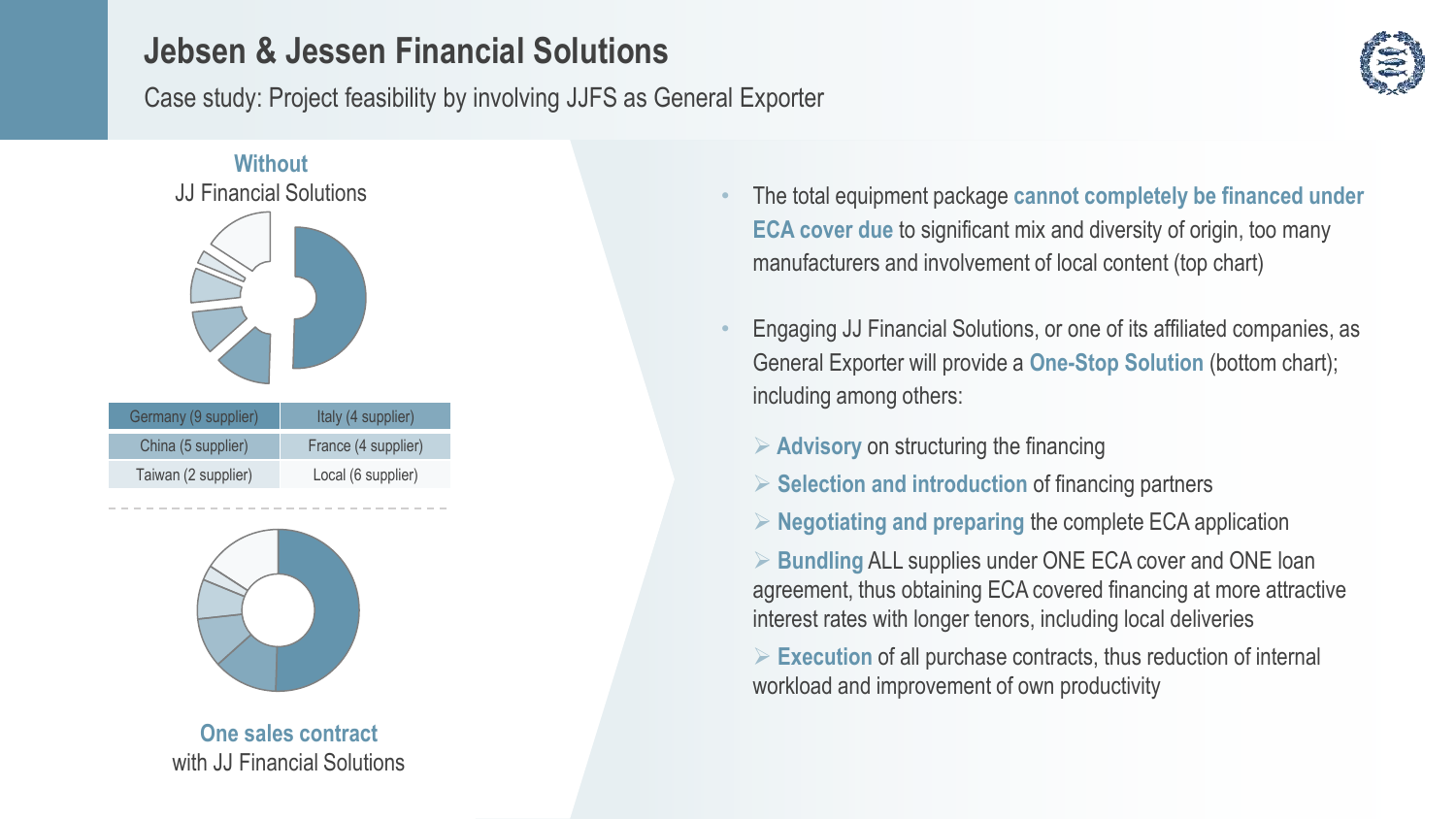## **Jebsen & Jessen Financial Solutions**

Points to consider for the right financing decision



#### **Advantages and benefits of ECA covered loans for Bank-Shopping-Lines**